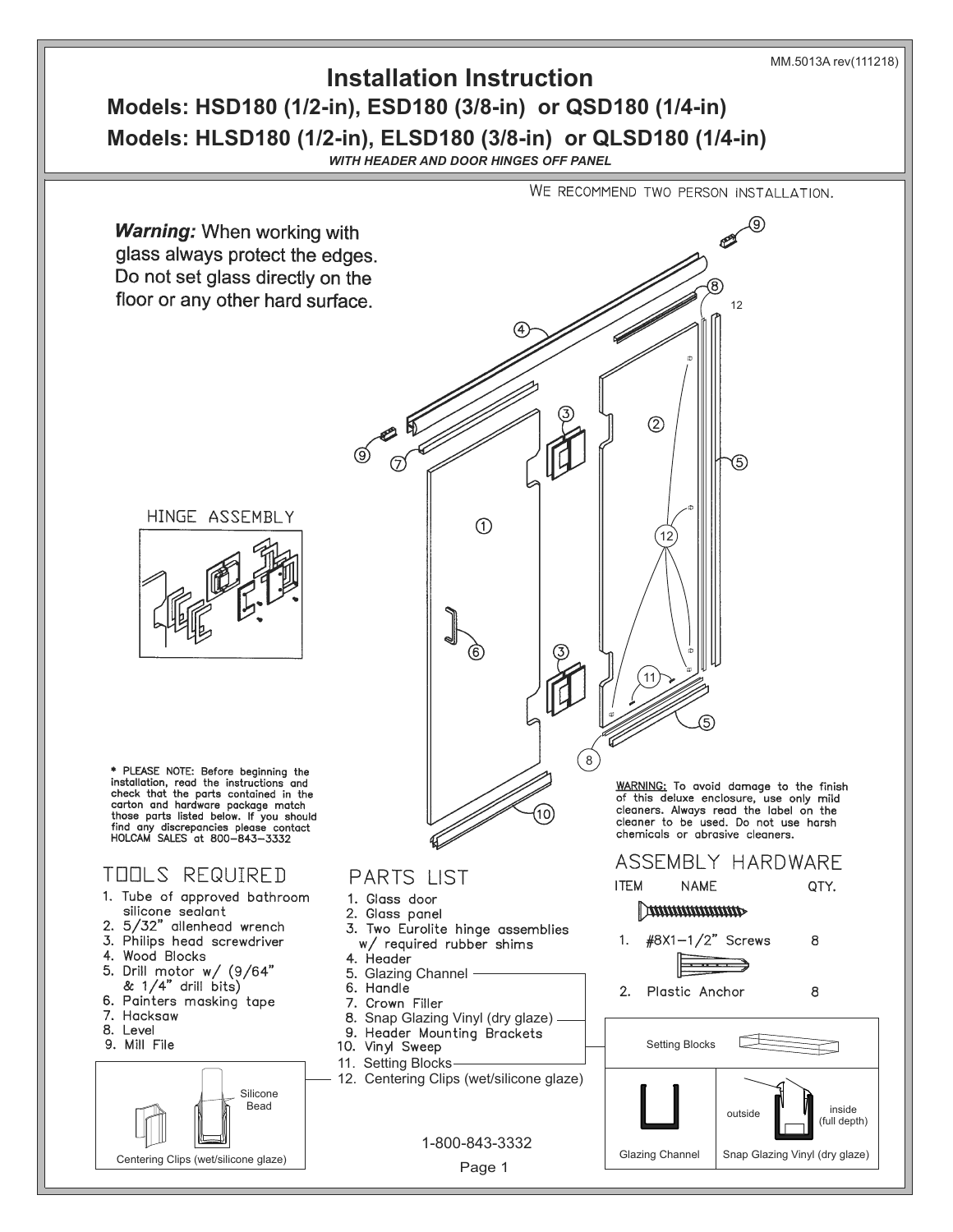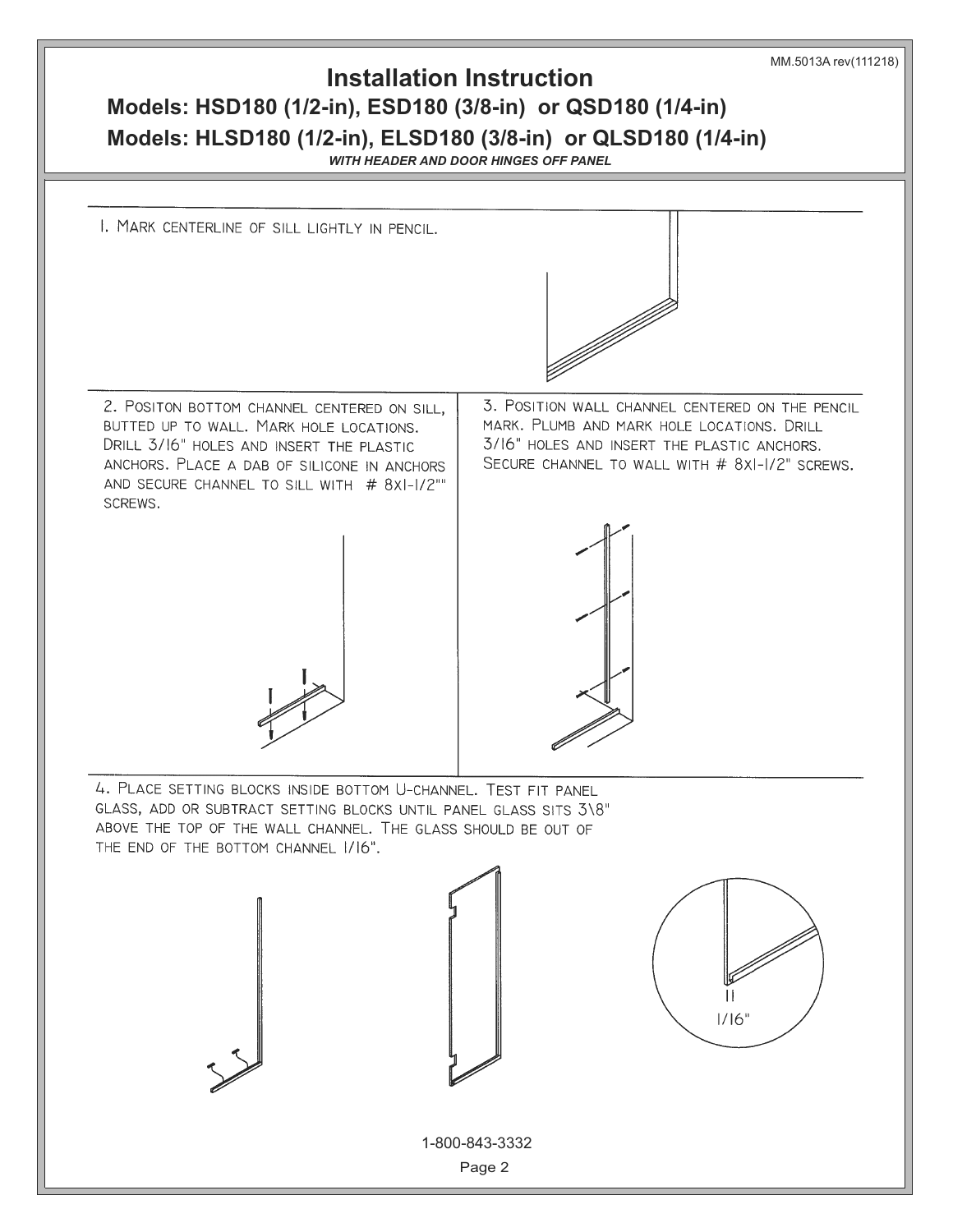## $$ **Installation Instruction** *WITH HEADER AND DOOR HINGES OFF PANEL WITH HEADER AND DOOR HINGES OFF PANEL* **Models: HLSD180 (1/2-in), ELSD180 (3/8-in) or QLSD180 (1/4-in)**

5. CHECK OPENING FOR DOOR. THE OPENING SHOULD BE THE WIDTH OF THE DOOR GLASS PLUS 3/8". ADJUST PANEL AS NECCESSARY TO OBTAIN THE CORRECT OPENING SIZE.

MEASURE WALL TO WALL AT THE TOP OF UNIT. SUBTRACT 1/16" FROM MEASUREMENT AND CUT THE HEADER TO SIZE.

MEASURE WIDTH AT THE TOP OF THE PANEL GLASS. CUT THE GLAZING VINYL TO SIZE.



6. SLIDE THE MOUNTING BRACKETS INTO THE TOP CHANNEL OF THE HEADER. USING SOME SHORT LENGTHS OF GLAZING VINYL TO PAD THE EDGE OF THE PANEL GLASS, POSITION THE HEADER ON TOP OF THE PANEL AND PUSH DOWN INTO PLACE. SLIDE THE MOUNTING BRACKETS TO THE END OF THE HEADER. MAKE SURE HEADER IS LEVEL. MARK THE MOUNTING HOLE LOCATIONS. REMOVE THE HEADER AND DRILL 3/16" HOLES. INSERT PLASTIC ANCHORS AND REINSTALL THE HEADER USING THE FULL SIZE PIECES OF GLAZING VINYL. SECURE THE MOUNTING BRACKETS TO THE WALL USING #8XI-I/2" SCREWS. TIGHTEN SET SCREWS.